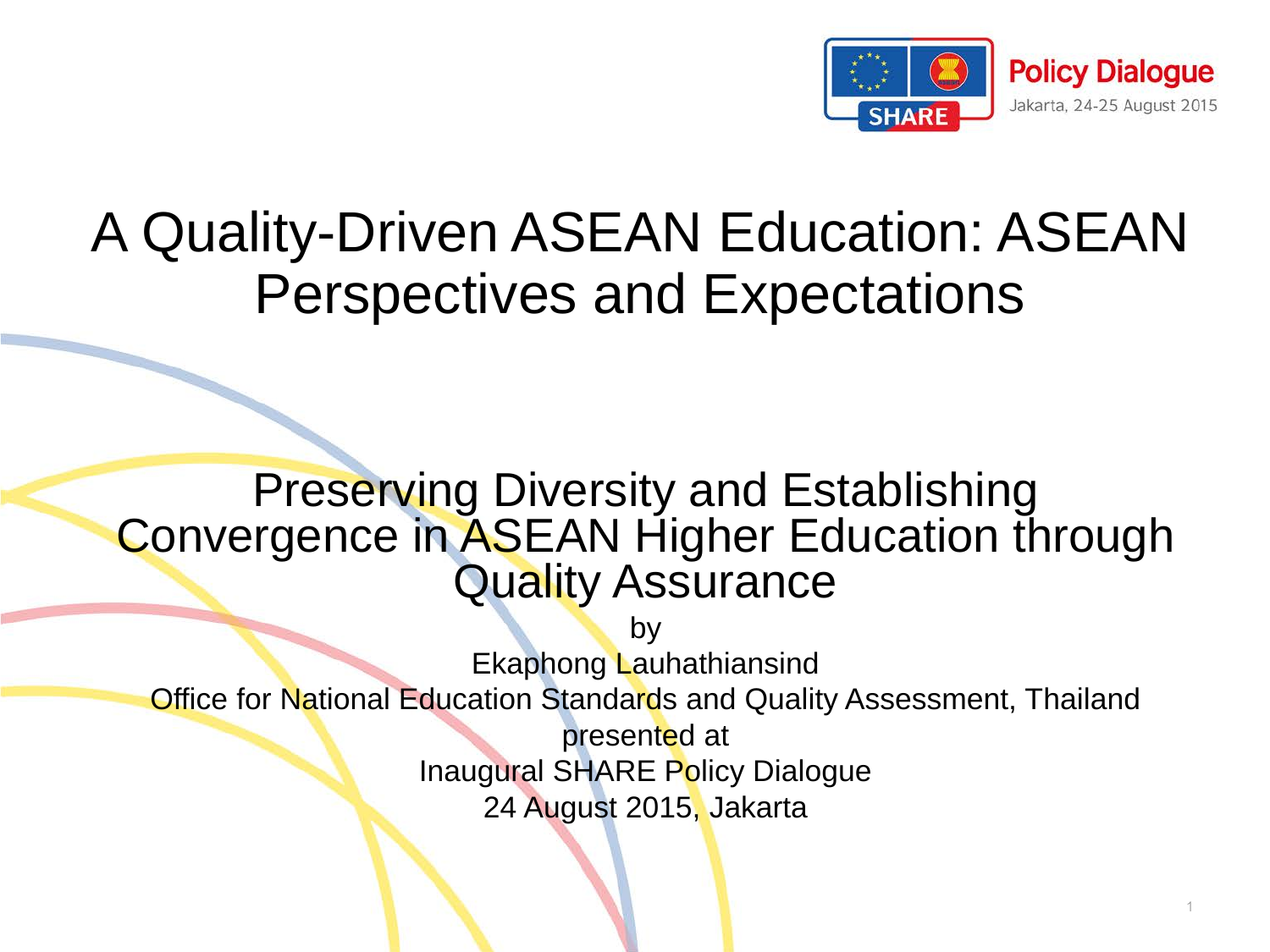

### **Challenges**

- To strive for mutual understanding
- To seek common ground for achieving consistency and comparability
- To bridge gaps among QA systems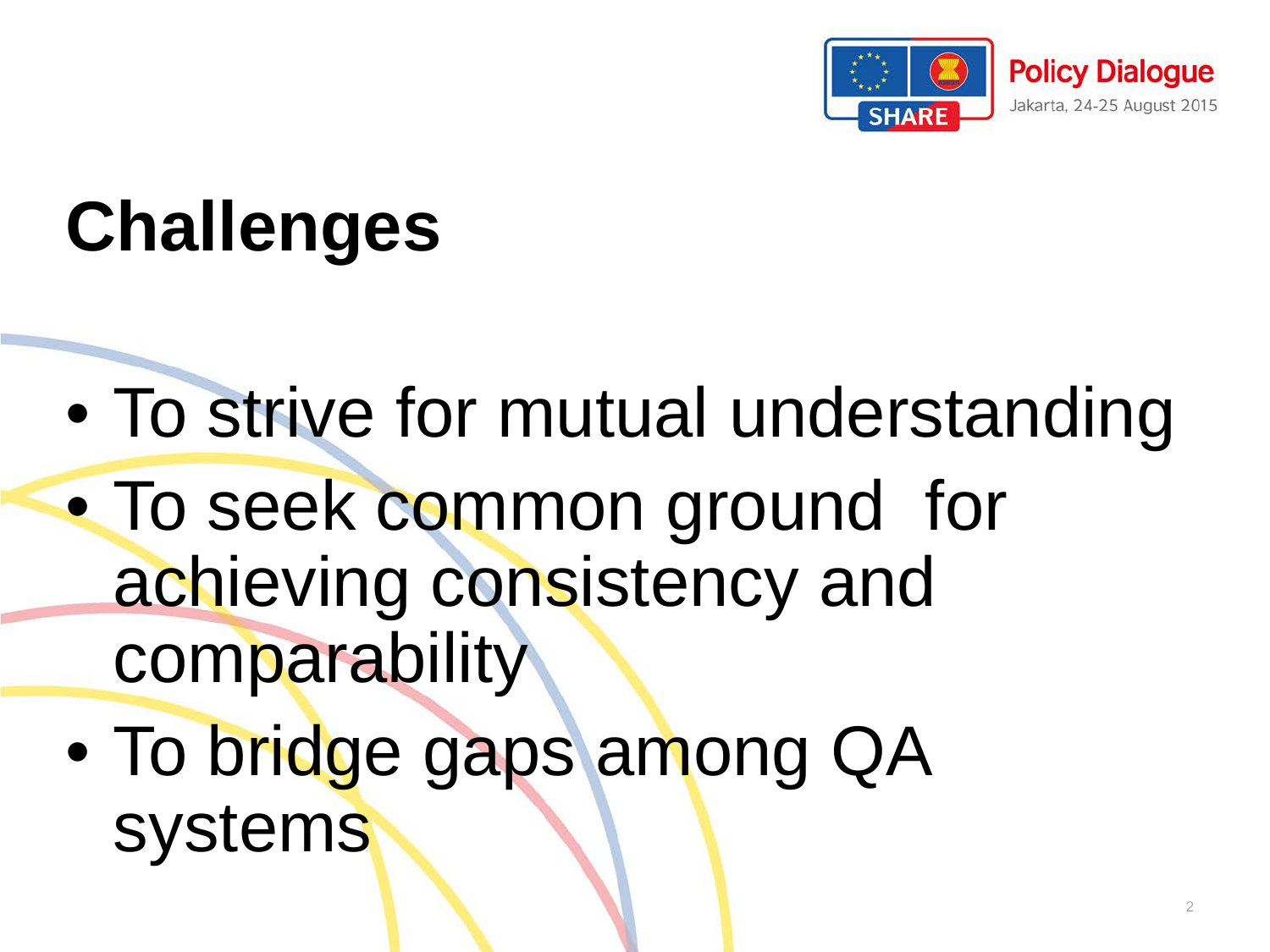

# "same same but different"

## "unity in diversity"

 $\mathcal{R}_{\mathcal{L}}$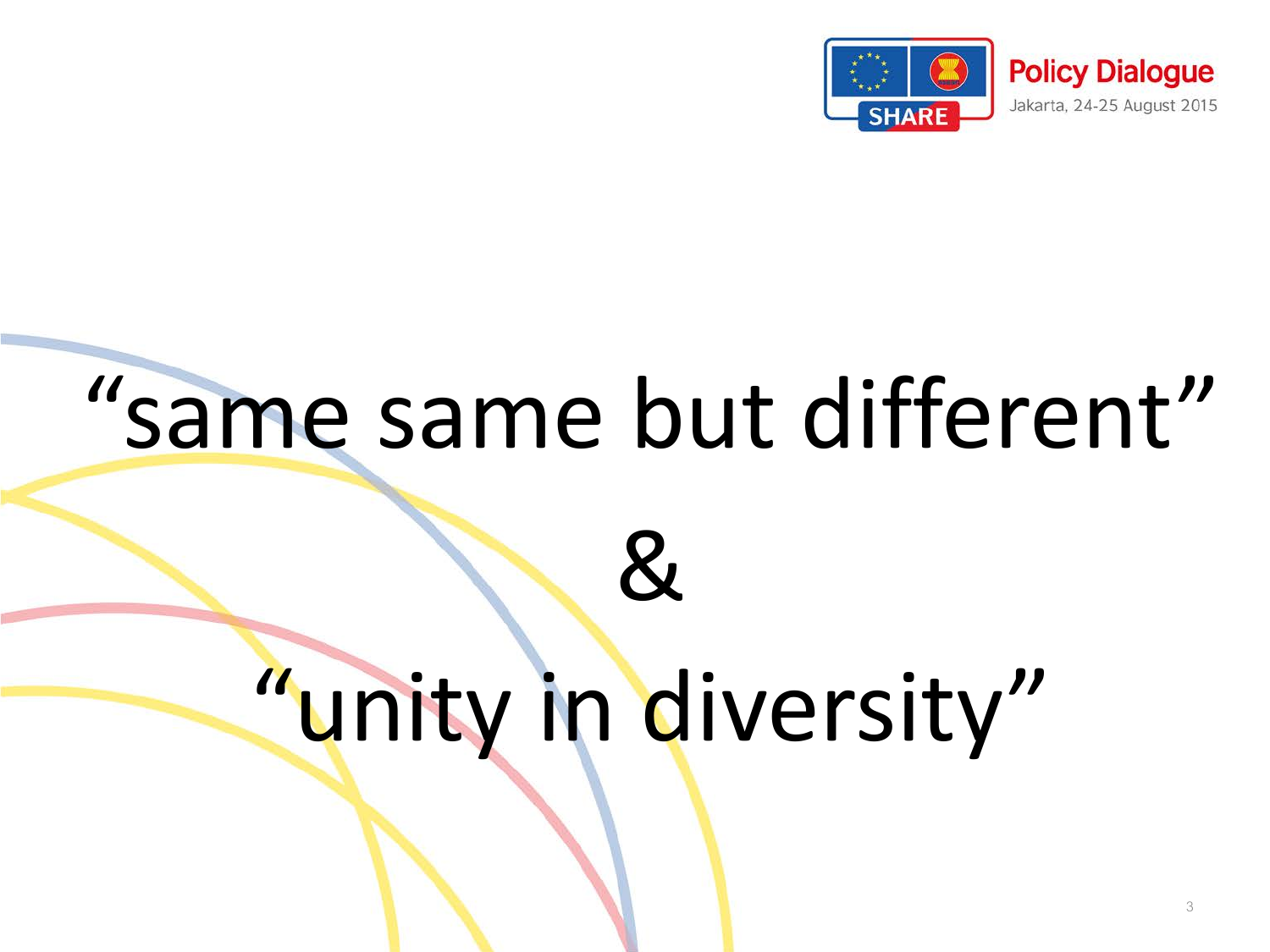

#### **2008 "The Road towards a Common Space"**

Establishing ASEAN Quality Assurance Network (AQAN) to address:

- Common understanding/mutual benefits
- Bridging gaps of different stages of QA development
- Alignment with regional and international good practices
- Harmonisation of QA and HE systems
- Integration of ASEAN Community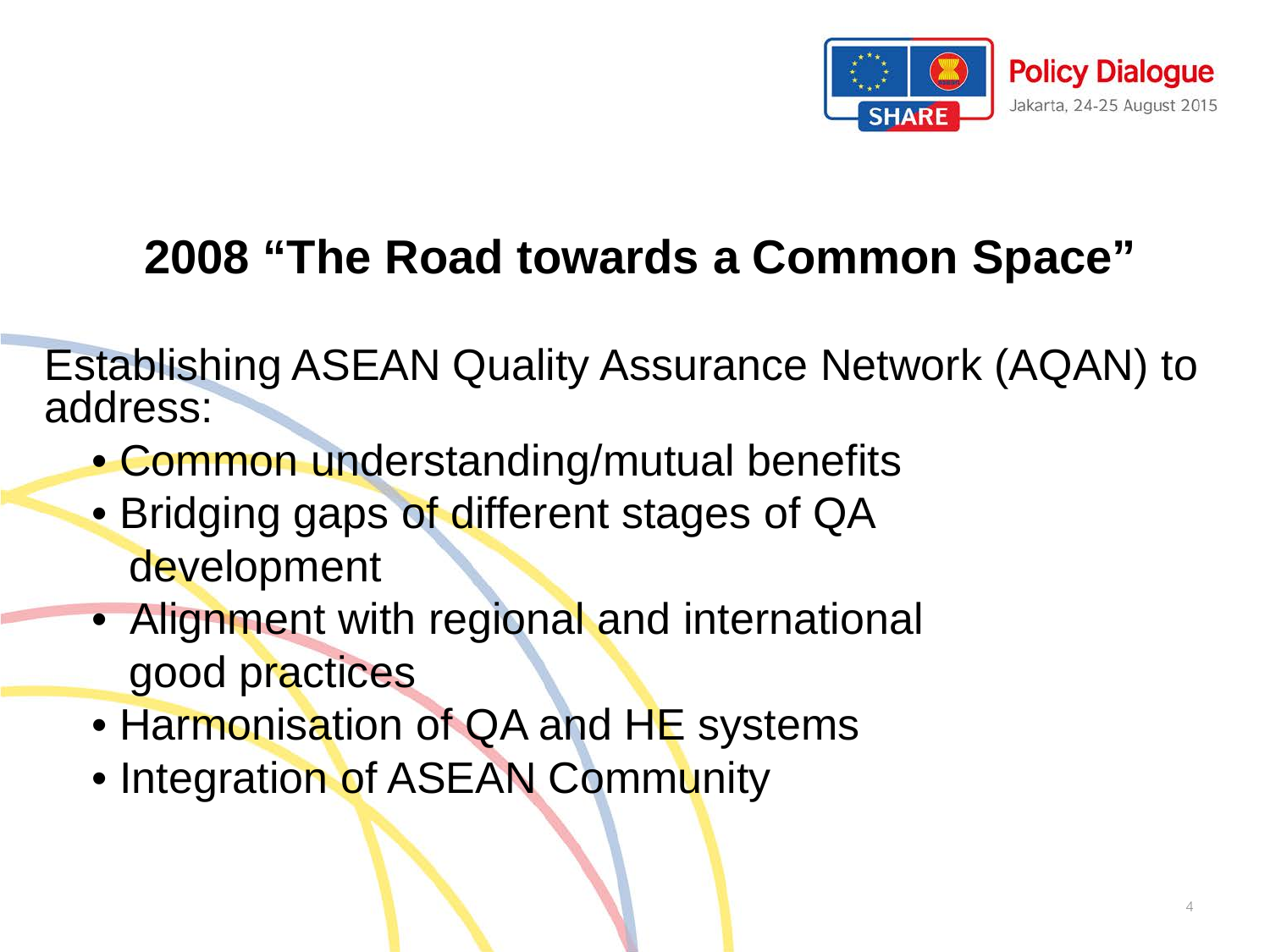

### **ASEAN Qualifications Reference Framework**

**ASEAN Quality Assurance Framework**

&

- Mobility
- Credit transfer
- Mutual recognition of degrees and qualifications
- Harmonisation of QA and HE systems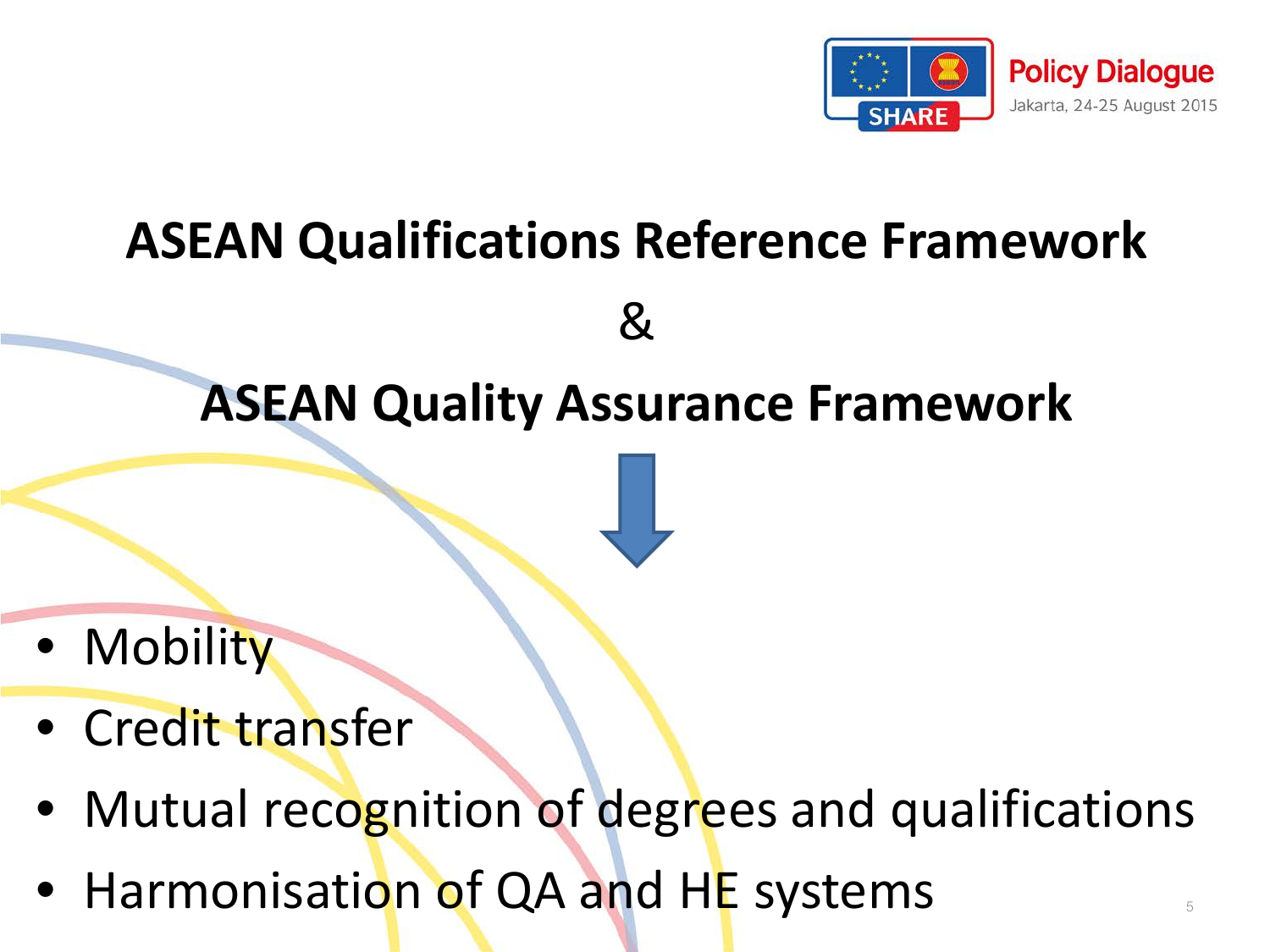

### **ASEAN Quality Assurance Framework (AQAF)**

- Serve as common reference point for QA agencies and HEIs as they strive towards harmonisation while maintaining their diversity of HE systems, cultures and traditions
- Facilitate mutual recognition of degrees and qualifications